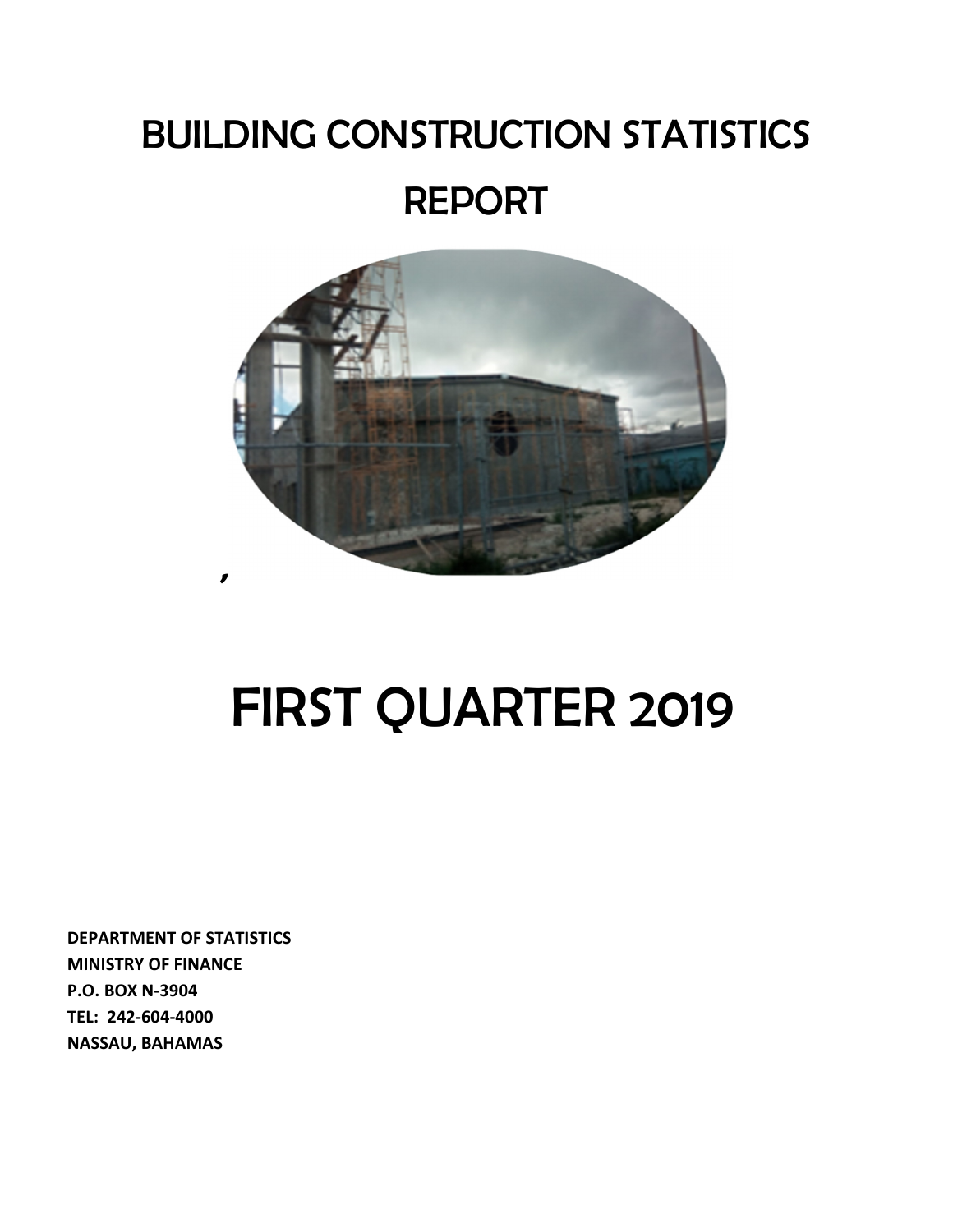### **THE DEPARTMENT OF STATISTICS RELEASES BUILDING CONSTRUCTION STATISTICS**

The National Accounts section of the Department of Statistics announces the release of the Building Construction Statistics for the first quarter of 2019.

The basic data is collected by the Ministry of Works located in New Providence and Grand Bahama, the Department of Local Government in conjunction with the Family Island Administrators, and the Grand Bahama Port Authority. The Permits data includes New Providence, Grand Bahama and the Family Islands. The Starts and Completions are only New Providence and Grand Bahama. The information is collected and summarized on a monthly basis by the aforementioned organizations, then forwarded to the Department of Statistics where it is processed, analyzed and published.

#### **CONSTRUCTION PROGRESSION**

*Construction Permits* represent permission to construct, add or renovate a structure (i.e. buildings, walls, docks, etc.) at which time the estimated cost of the proposed structure is given.

*Construction Starts* represent those structures on which the first phase of construction has begun.

*Construction Completions* represent those structures which are registered as being completed.

#### **TYPE OF CONSTRUCTION**

*"Public"* represents construction of buildings for public use such as schools, offices, airports, etc. by the Government.

*"Private/Residential"* represents construction of residential structures such as houses, apartments and duplexes.

*"Commercial/Industrial"* represents construction of offices, churches, malls, hotels etc. by private businesses or individuals.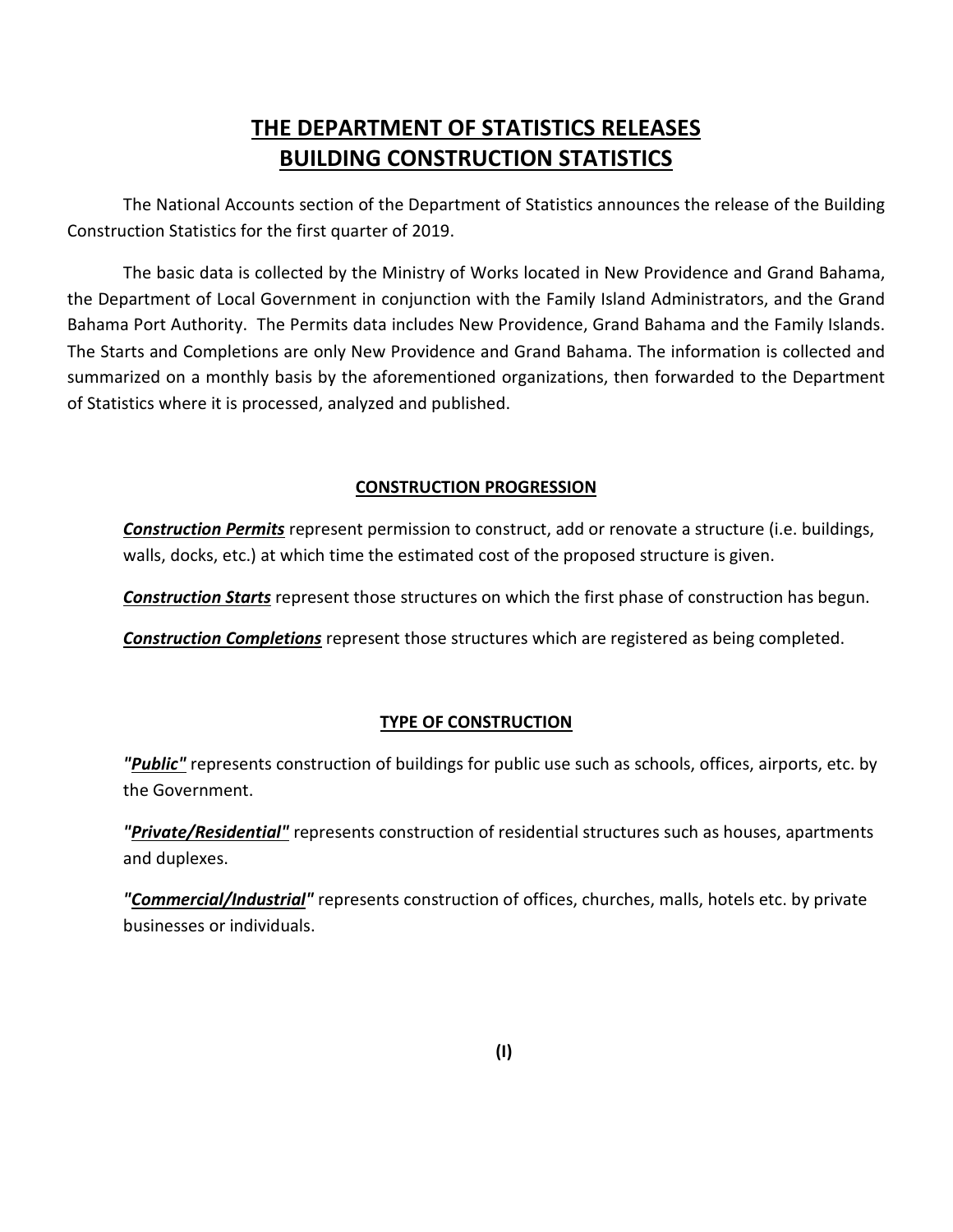## **DATA HIGHLIGHTS:**

## **1 st Quarter 2019 vs 1st Quarter 2018**

#### **CONSTRUCTION PERMITS**

The first quarter data for 2019 indicated that the total number of Permits Issued for All Bahamas (380) was 38 units higher than the figure recorded in the first quarter of 2018. During that same period, the value of Permits Issued increased to \$178 million in 2019 compared to \$152 million in 2018. The Private/Residential Sector increased by approximately \$26 million. The Commercial/Industrial Sector increased from \$61 million in 2018 to \$76 million in 2019, however the Public Sector decreased by \$15 million.

#### **CONSTRUCTION STARTS**

In the first quarter of 2019, the total number of Construction Starts All Bahamas was 99 reflecting a difference of 2 higher than that of the first quarter 2018. However the value decreased by approximately \$3 million. The Private/Residential Sector had a decrease of approximately \$2 million. The Commercial/Industry Sector decreased by \$1 million. The Public Sector Starts had an increase of \$25 thousand for this period.

#### **CONSTRUCTION COMPLETIONS**

The total number of Construction Completions in the first quarter of 2019 showed a decrease of 30 units, a decrease was also reflected in the value from approximately \$106 million in the first quarter of 2018 to approximately \$64 million in the corresponding period in 2019. Additionally, the number of both the Private/Residential Sector and Commercial/Industry Sector decreased by 19 and 12, respectively. Both Private/Residential Sector and Commercial/Industry Sector Construction Completions also decreased in value by \$24 million and \$50 million, respectively.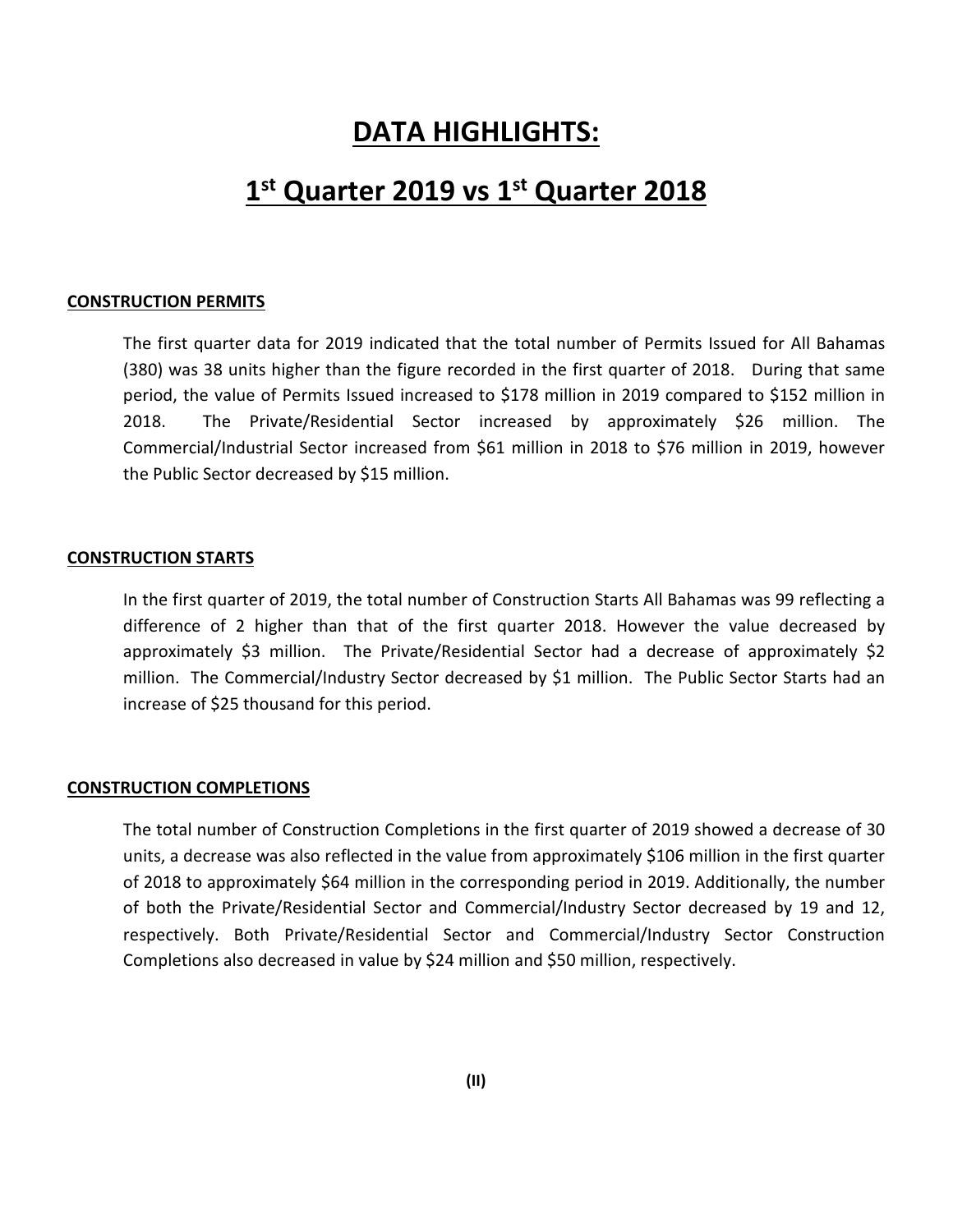| <b>NUMBER OF CONSTRUCTION PERMITS ISSUED</b> |
|----------------------------------------------|
| ALL BAHAMAS BY QUARTER                       |
| <b>2014 - 1ST QUARTER 2019</b>               |

|                    |                                | <b>NEW PROVIDENCE</b>            |                   |                 | <b>GRAND BAHAMA</b>            |                                         |                |              |  |
|--------------------|--------------------------------|----------------------------------|-------------------|-----------------|--------------------------------|-----------------------------------------|----------------|--------------|--|
| <b>PERIOD</b>      | PRIVATE/<br><b>RESIDENTIAL</b> | COMMERCIAL/<br><b>INDUSTRIAL</b> | <b>PUBLIC</b>     | <b>TOTAL</b>    | PRIVATE/<br><b>RESIDENTIAL</b> | <b>COMMERCIAL/</b><br><b>INDUSTRIAL</b> | <b>PUBLIC</b>  | <b>TOTAL</b> |  |
| 2014               | 851                            | 221                              | 16                | 1088            | 194                            | 104                                     | 8              | 306          |  |
| 1st QTR            | 198                            | 43                               | 3                 | 244             | 63                             | 29                                      | 4              | 96           |  |
| 2nd QTR            | 218                            | 61                               | 6                 | 285             | 60                             | 32                                      | 1              | 93           |  |
| 3rd QTR            | 240                            | 55                               | 5                 | 300             | 33                             | 18                                      | 2              | 53           |  |
| 4th QTR            | 195                            | 62                               | $\overline{2}$    | 259             | 38                             | 25                                      | $\mathbf{1}$   | 64           |  |
| 2015               | 730                            | 232                              | 7                 | 969             | 189                            | 104                                     | 19             | 312          |  |
| 1st QTR            | 187                            | 48                               | 3                 | 238             | 38                             | 21                                      | 1              | 60           |  |
| 2nd QTR            | 205                            | 83                               | 0                 | 288             | 41                             | 23                                      | 6              | 70           |  |
| 3rd QTR            | 194                            | 52                               | 2                 | 248             | 26                             | 26                                      | 2              | 54           |  |
| 4th QTR            | 144                            | 49                               | 2                 | 195             | 84                             | 34                                      | 10             | 128          |  |
| 2016               | 689                            | 200                              | 7                 | 896             | 114                            | 83                                      | 9              | 206          |  |
| 1st QTR R          | 188                            | 39                               | $\overline{2}$    | 229             | 25                             | 23                                      | 4              | 52           |  |
| 2nd QTR R          | 182                            | 30                               | 2                 | 214             | 48                             | 37                                      | 4              | 89           |  |
| 3rd QTR R          | 184                            | 81                               | $\mathbf{1}$      | 266             | 24                             | 14                                      | 0              | 38           |  |
| 4th QTR R          | 135                            | 50                               | $\overline{2}$    | 187             | 17                             | 9                                       | $\mathbf{1}$   | 27           |  |
| 2017               | 765                            | 144                              | 74                | 983             | 203                            | 151                                     | 14             | 368          |  |
| 1st QTR            | 184                            | 28                               | 67                | 279             | 49                             | 32                                      | 8              | 89           |  |
| 2nd QTR            | 229                            | 34                               | 5                 | 268             | 56                             | 43                                      | 3              | 102          |  |
| 3rd QTR            | 167                            | 34                               | 0                 | 201             | 56                             | 43                                      | $\mathbf{1}$   | 100          |  |
| 4th QTR            | 185                            | 48                               | 2                 | 235             | 42                             | 33                                      | 2              | 77           |  |
| 2018               | 855                            | 214                              | 8                 | 1,077           | 237                            | 151                                     | 12             | 400          |  |
| 1st QTR            | 179                            | 53                               | 2                 | 234             | 55                             | 50                                      | 0              | 105          |  |
| 2nd QTR            | 233                            | 54                               | 3                 | 290             | 59                             | 36                                      | 2              | 97           |  |
| 3rd QTR            | 220                            | 66                               | 0                 | 286             | 69                             | 43                                      | 10             | 122          |  |
| 4th QTR            | 223                            | 41                               | 3                 | 267             | 54                             | 22                                      | 0              | 76           |  |
| 2019               |                                |                                  |                   |                 |                                |                                         |                |              |  |
| Ist QTR            | 234                            | 51                               | 2                 | 287             | 47                             | 38                                      | $\overline{2}$ | 87           |  |
|                    |                                |                                  |                   |                 |                                |                                         |                |              |  |
|                    |                                | <b>OTHER FAMILY ISLANDS</b>      |                   |                 |                                | <b>THE BAHAMAS</b>                      |                |              |  |
|                    | PRIVATE/                       | COMMERCIAL/                      |                   |                 | PRIVATE/                       | COMMERCIAL/                             |                |              |  |
| <b>PERIOD</b>      | <b>RESIDENTIAL</b>             | <b>INDUSTRIAL</b>                | <b>PUBLIC</b>     | <b>TOTAL</b>    | <b>RESIDENTIAL</b>             | <b>INDUSTRIAL</b>                       | <b>PUBLIC</b>  | <b>TOTAL</b> |  |
| 2014               | 4                              | 15                               | 5                 | 24              | 1049                           | 340                                     | 29             | 1418         |  |
| 1st QTR            | 0                              | 0                                | 0                 | $\mathbf 0$     | 261                            | 72                                      | 7              | 340          |  |
| 2nd QTR            | 2                              | $\overline{2}$                   | 0                 | 4               | 280                            | 95                                      | 7              | 382          |  |
| 3rd QTR            | $\overline{2}$                 | $\mathbf{1}$                     | 0                 | 3               | 275                            | 74                                      | 7              | 356          |  |
| 4th QTR            | 0                              | 12                               | 5                 | 17              | 233                            | 99                                      | 8              | 340          |  |
| 2015               | 18                             | 9                                | 4                 | 31              | 937                            | 345                                     | 30             | 1312         |  |
| 1st QTR            | $1\,$                          | 0                                | 3                 | 4               | 226                            | 69                                      | 7              | 302          |  |
| 2nd QTR            | $\mathbf{1}$                   | 3                                | 0                 | 4               | 247                            | 109                                     | 6              | 362          |  |
| 3rd QTR            | 15                             | 3                                | 0                 | 18              | 235                            | 81                                      | 4              | 320          |  |
| 4th QTR            | $\mathbf{1}$                   | 3                                | 1                 | 5               | 229                            | 86                                      | 13             | 328          |  |
| 2016               | $\overline{\mathbf{c}}$        | 3                                | 2                 | $\overline{7}$  | 805                            | 286                                     | 18             | 1,109        |  |
| 1st QTR R          | 0                              | $\mathbf{1}$                     | 0                 | $\mathbf{1}$    | 213                            | 63                                      | 6              | 282          |  |
| 2nd QTR R          | $\mathbf 1$                    | $\mathbf 0$                      | 1                 | $\overline{2}$  | 231                            | 67                                      | 7              | 305          |  |
| 3rd QTR R          | $\Omega$                       | $\mathbf{1}$                     | 0                 | $\mathbf{1}$    | 208                            | 96                                      | $\mathbf{1}$   | 305          |  |
| 4th QTR R          | $1\,$                          | $\mathbf{1}$                     | 1                 | 3               | 153                            | 60                                      | 4              | 217          |  |
| 2017               | 1                              | $\overline{\mathbf{c}}$          | 1                 | 4               | 969                            | 297                                     | 89             | 1,355        |  |
| 1st QTR            | 0                              | 0                                | 0                 | 0               | 233                            | 60                                      | 75             | 368          |  |
| 2nd QTR            | 0                              | $\mathbf 1$                      | 0                 | 1               | 285                            | 78                                      | 8              | 371          |  |
| 3rd QTR            | 0                              | 0                                | 0                 | 0               | 223                            | 77                                      | $\mathbf{1}$   | 301          |  |
| 4th QTR            | $\mathbf 1$                    | $\mathbf{1}$                     | 1                 | 3               | 228                            | 82                                      | 5              | 315          |  |
| 2018               | 3<br>0                         | 21                               | 3                 | 27              | 1,095                          | 386                                     | 23             | 1,504        |  |
| 1st QTR            | 0                              | $\overline{2}$<br>$\overline{2}$ | $\mathbf{1}$<br>2 | 3<br>$\sqrt{4}$ | 234<br>292                     | 105<br>92                               | 3<br>7         | 342<br>391   |  |
| 2nd QTR<br>3rd QTR | 2                              | 3                                | 0                 | 5               | 291                            | 112                                     | 10             | 413          |  |
| 4th QTR            | $\mathbf{1}$                   | 14                               | 0                 | 15              | 278                            | 77                                      | 3              | 358          |  |
| 2019               |                                |                                  |                   |                 |                                |                                         |                |              |  |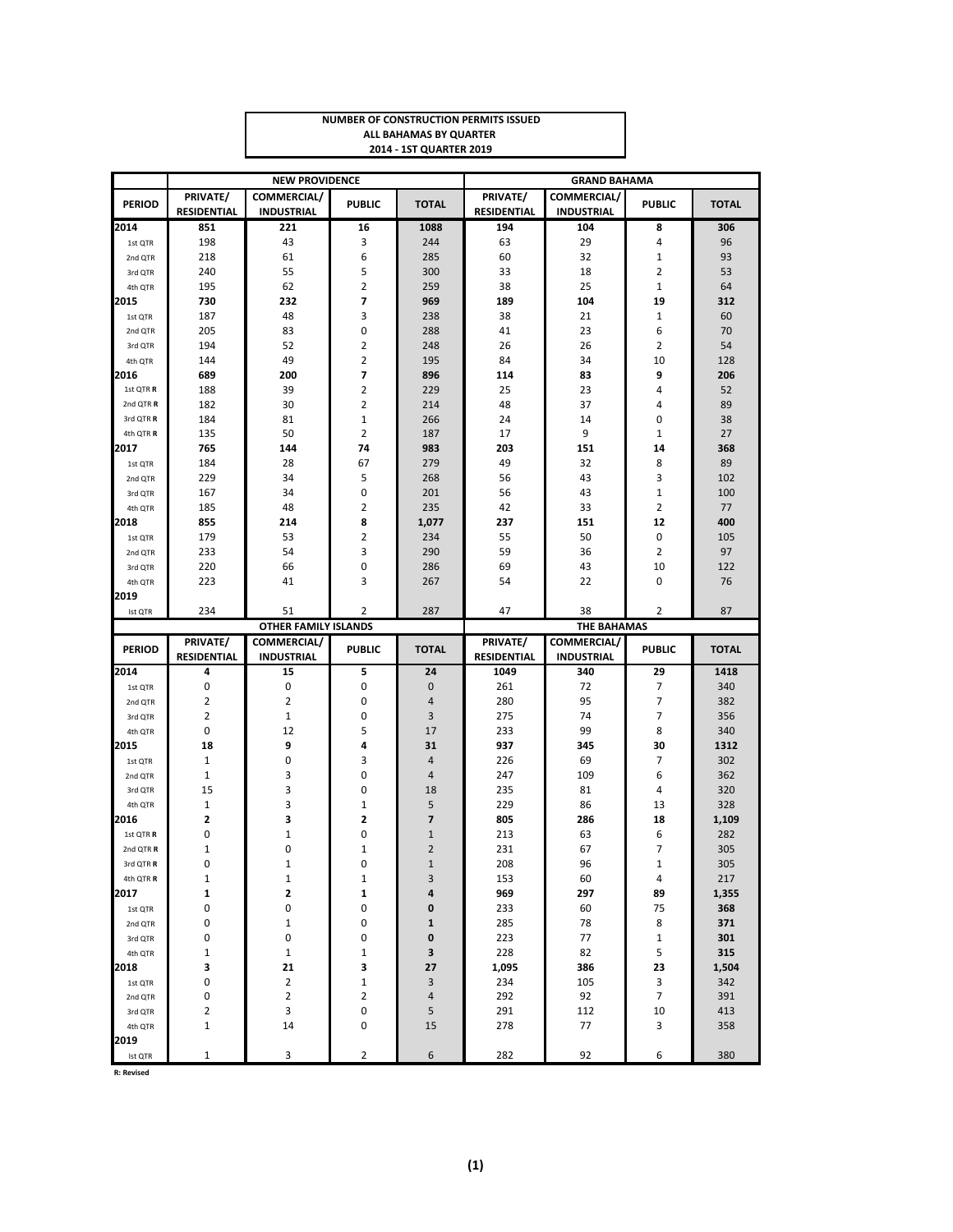#### **VALUE OF CONSTRUCTION PERMITS ISSUED ALL BAHAMAS BY QUARTER 2014 - 1ST QUARTER 2019**

|                 |                                |                                  |               |              | (BSD '000)<br><b>GRAND BAHAMA</b> |                                  |               |              |  |  |
|-----------------|--------------------------------|----------------------------------|---------------|--------------|-----------------------------------|----------------------------------|---------------|--------------|--|--|
|                 |                                | <b>NEW PROVIDENCE</b>            |               |              |                                   |                                  |               |              |  |  |
| <b>PERIOD</b>   | PRIVATE/<br><b>RESIDENTIAL</b> | COMMERCIAL/<br><b>INDUSTRIAL</b> | <b>PUBLIC</b> | <b>TOTAL</b> | PRIVATE/<br><b>RESIDENTIAL</b>    | COMMERCIAL/<br><b>INDUSTRIAL</b> | <b>PUBLIC</b> | <b>TOTAL</b> |  |  |
| 2014            | 298,315                        | 155,487                          | 24,663        | 478,465      | 19,160                            | 24,597                           | 408           | 44,165       |  |  |
| 1st QTR         | 72,068                         | 25,558                           | 251           | 97,877       | 5,477                             | 6,434                            | 19            | 11,929       |  |  |
| 2nd QTR         | 56,252                         | 18,316                           | 8,616         | 83,184       | 6,717                             | 14,372                           | 75            | 21,164       |  |  |
| 3rd QTR         | 105,439                        | 60,346                           | 15,721        | 181,506      | 3,097                             | 1,088                            | 206           | 4,390        |  |  |
| 4th QTR         | 64,556                         | 51,267                           | 75            | 115,898      | 3,869                             | 2,704                            | 109           | 6,681        |  |  |
| 2015            | 258,606                        | 176,128                          | 12,074        | 446,808      | 26,621                            | 21,110                           | 6,216         | 53,947       |  |  |
| 1st QTR         | 45,459                         | 28,030                           | 408           | 73,897       | 5,237                             | 2,939                            | 60            | 8,236        |  |  |
| 2nd QTR         | 106,875                        | 40,368                           |               | 147,243      | 4,614                             | 9,433                            | 5,291         | 19,338       |  |  |
| 3rd QTR         | 59,662                         | 19,505                           | 3,781         | 82,949       | 3,117                             | 4,410                            | 430           | 7,957        |  |  |
| 4th QTR         | 46,609                         | 88,224                           | 7,885         | 142,718      | 13,654                            | 4,328                            | 435           | 18,417       |  |  |
| 2016            | 292,242                        | 124,443                          | 31,836        | 448,522      | 14,996                            | 26,713                           | 818           | 42,528       |  |  |
| 1st QTR R       | 52,505                         | 21,587                           | 24,603        | 98,695       | 4,134                             | 12,683                           | 599           | 17,415       |  |  |
| 2nd QTR R       | 59,128                         | 14,652                           | 4,770         | 78,549       | 5,843                             | 9,136                            | 211           | 15,190       |  |  |
| 3rd QTR R       | 100,670                        | 49,508                           | 480           | 150,658      | 3,125                             | 2,414                            |               | 5,539        |  |  |
| 4th QTR R       | 79,939                         | 38,698                           | 1,983         | 120,620      | 1,895                             | 2,480                            | 9             | 4,385        |  |  |
| 2017            | 253,993                        | 58,937                           | 22,140        | 335,071      | 26,267                            | 59,121                           | 1,284         | 86,672       |  |  |
| 1st QTR         | 35,663                         | 16,345                           | 14,550        | 66,559       | 6,546                             | 34,895                           | 420           | 41,861       |  |  |
| 2nd QTR         | 54,950                         | 8,629                            | 1,573         | 65,152       | 6,160                             | 7,618                            | 523           | 14,301       |  |  |
| 3rd QTR         | 106,274                        | 19,522                           |               | 125,796      | 6,418                             | 5,308                            | 140           | 11,866       |  |  |
| 4th QTR         | 57,106                         | 14,441                           | 6,017         | 77,564       | 7,143                             | 11,301                           | 201           | 18,645       |  |  |
| 2018            | 326,723                        | 196,895                          | 20,953        | 544,570      | 32,080                            | 37,459                           | 5,880         | 75,419       |  |  |
| 1st QTR         | 62,425                         | 16,927                           | 17,712        | 97,064       | 9,474                             | 25,491                           |               | 34,964       |  |  |
| 2nd QTR         | 133,297                        | 39,457                           | 1,061         | 173,815      | 9,451                             | 4,314                            | 5,810         | 19,575       |  |  |
| 3rd QTR         | 62,998                         | 35,068                           |               | 98,066       | 8,641                             | 5,723                            | 70            | 14,434       |  |  |
| 4th QTR         | 68,003                         | 105,442                          | 2,180         | 175,625      | 4,514                             | 1,932                            |               | 6,446        |  |  |
| 2019            |                                |                                  |               |              |                                   |                                  |               |              |  |  |
|                 |                                |                                  |               |              |                                   |                                  |               |              |  |  |
| 1st QTR         | 89,557                         | 32,176                           | 1,090         | 122,823      | 7,407                             | 19,285                           | 79            | 26,770       |  |  |
|                 |                                | <b>OTHER FAMILY ISLANDS</b>      |               |              |                                   | <b>THE BAHAMAS</b>               |               |              |  |  |
| <b>PERIOD</b>   | PRIVATE/                       | COMMERCIAL/                      | <b>PUBLIC</b> | <b>TOTAL</b> | PRIVATE/                          | COMMERCIAL/                      | <b>PUBLIC</b> | <b>TOTAL</b> |  |  |
|                 | <b>RESIDENTIAL</b>             | <b>INDUSTRIAL</b>                |               |              | <b>RESIDENTIAL</b>                | <b>INDUSTRIAL</b>                |               |              |  |  |
| 2014            | 2,128                          | 20,974                           | 14,850        | 37,952       | 319,602                           | 201,059                          | 39,921        | 560,582      |  |  |
| 1st QTR         |                                |                                  |               |              | 77,545                            | 31,992                           | 270           | 109,806      |  |  |
| 2nd QTR         | 1,547                          | 1,316                            |               | 2,863        | 64,516                            | 34,005                           | 8,691         | 107,211      |  |  |
| 3rd QTR         | 581                            | 10                               |               | 591          | 109,117                           | 61,443                           | 15,927        | 186,487      |  |  |
| 4th QTR         |                                | 19,648                           | 14,850        | 34,498       | 68,424                            | 73,619                           | 15,034        | 157,077      |  |  |
| 2015            | 22,286                         | 22,670                           | 2,694         | 47,650       | 307,513                           | 219,908                          | 20,984        | 548,405      |  |  |
| 1st QTR         | 1,500                          |                                  | 2,321         | 3,821        | 52,196                            | 30,969                           | 2,789         | 85,954       |  |  |
| 2nd QTR         | 200                            | 17,753                           |               | 17,953       | 111,689                           | 67,554                           | 5,291         | 184,534      |  |  |
| 3rd QTR         | 20,106                         | 1,987                            |               | 22,093       | 82,885                            | 25,902                           | 4,211         | 112,999      |  |  |
| 4th QTR         | 480                            | 2,930                            | 373           | 3,783        | 60,743                            | 95,482                           | 8,693         | 164,918      |  |  |
| 2016            | 2,318                          | 41,074                           | 2,360         | 45,751       | 309,556                           | 192,231                          | 35,015        | 536,801      |  |  |
| 1st QTR R       |                                | 39,124                           |               | 39,124       | 56,639                            | 73,393                           | 25,203        | 155,234      |  |  |
| 2nd QTR R       | 2,168                          |                                  | 2,300         | 4,468        | 67,138                            | 23,788                           | 7,280         | 98,207       |  |  |
| 3rd QTR R       |                                | 450                              |               | 450          | 103,795                           | 52,372                           | 480           | 156,646      |  |  |
| 4th QTR R       | 150                            | 1,500                            | 60            | 1,710        | 81,984                            | 42,678                           | 2,052         | 126,714      |  |  |
| 2017            | 176                            | 1,139                            | 350           | 1,664        | 280,436                           | 119,197                          | 23,774        | 423,407      |  |  |
| 1st QTR         |                                |                                  |               |              | 42,209                            | 51,240                           | 14,970        | 108,420      |  |  |
| 2nd QTR         |                                | 148                              |               | 148          | 61,110                            | 16,394                           | 2,096         | 79,600       |  |  |
| 3rd QTR         |                                |                                  |               |              | 112,692                           | 24,830                           | 140           | 137,662      |  |  |
| 4th QTR         | 176                            | 991                              | 350           | 1,516        | 64,424                            | 26,733                           | 6,568         | 97,725       |  |  |
| 2018            | 1,194                          | 39,245                           | 4,197         | 44,635       | 359,996                           | 273,599                          | 31,030        | 664,624      |  |  |
| 1st QTR         |                                | 18,813                           | 1,049         | 19,862       | 71,898                            | 61,231                           | 18,761        | 151,890      |  |  |
| 2nd QTR         |                                | 2,398                            | 3,148         | 5,546        | 142,748                           | 46,169                           | 10,019        | 198,935      |  |  |
| 3rd QTR         | 1,088                          | 5,203                            |               | 6,291        | 72,727                            | 45,994                           | 70            | 118,791      |  |  |
| 4th QTR<br>2019 | 105                            | 12,832                           |               | 12,937       | 72,623                            | 120,205                          | 2,180         | 195,008      |  |  |

**N.B.: Annual figures may not add up due to rounding.**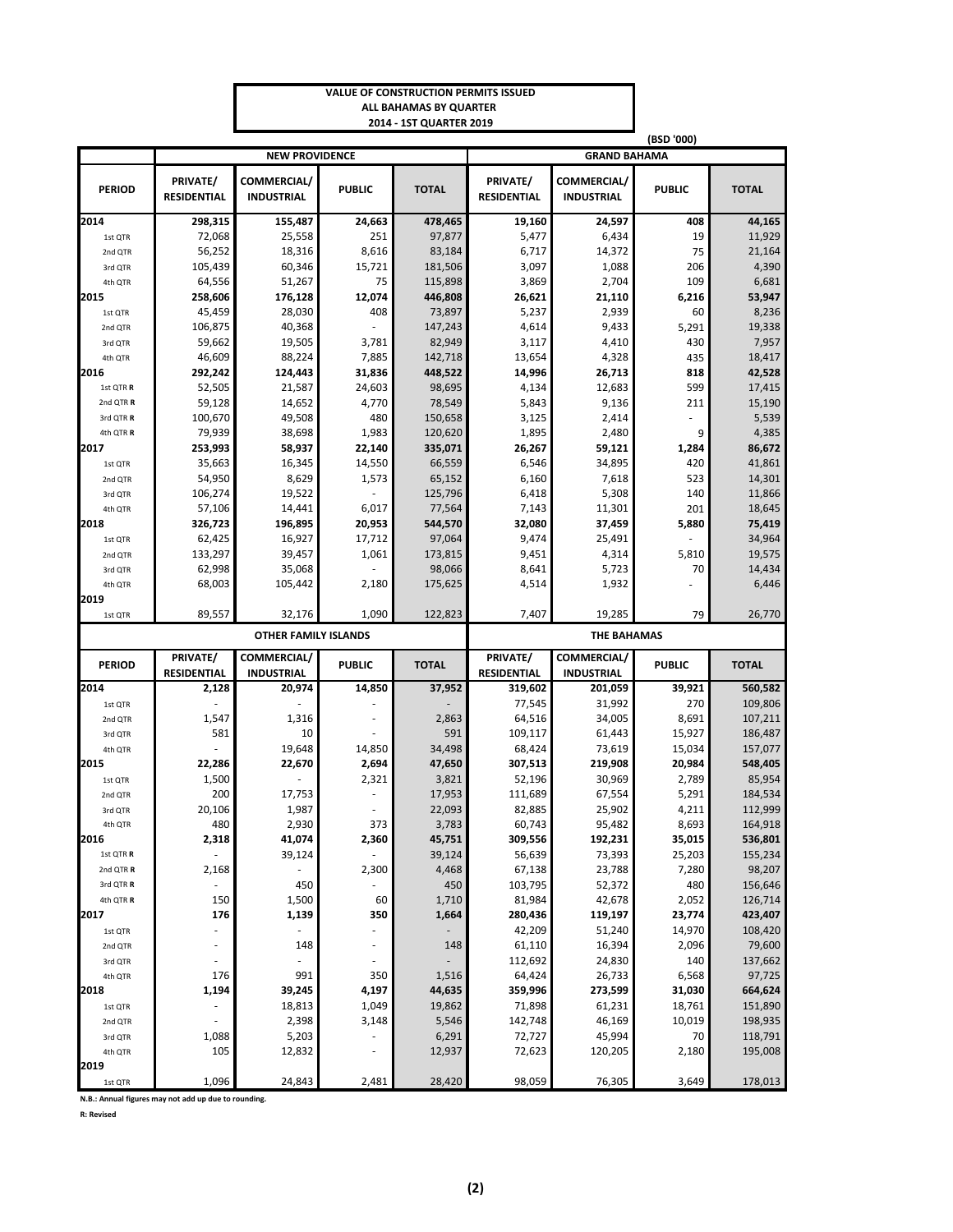#### **NUMBER OF CONSTRUCTION STARTS ISSUEDALL BAHAMAS BY QUARTER 2014 - 1ST QUARTER 2019**

|               |                                | <b>NEW PROVIDENCE</b>            |               |              | <b>GRAND BAHAMA</b>            |                                  |               |              | <b>THE BAHAMAS</b>             |                                         |               |              |
|---------------|--------------------------------|----------------------------------|---------------|--------------|--------------------------------|----------------------------------|---------------|--------------|--------------------------------|-----------------------------------------|---------------|--------------|
| <b>PERIOD</b> | PRIVATE/<br><b>RESIDENTIAL</b> | COMMERCIAL/<br><b>INDUSTRIAL</b> | <b>PUBLIC</b> | <b>TOTAL</b> | PRIVATE/<br><b>RESIDENTIAL</b> | COMMERCIAL/<br><b>INDUSTRIAL</b> | <b>PUBLIC</b> | <b>TOTAL</b> | PRIVATE/<br><b>RESIDENTIAL</b> | <b>COMMERCIAL/</b><br><b>INDUSTRIAL</b> | <b>PUBLIC</b> | <b>TOTAL</b> |
| 2014          | 297                            | 31                               | 2             | 330          | 80                             | 36                               | $\mathbf{2}$  | 118          | 377                            | 67                                      | 4             | 448          |
| 1st QTR       | 96                             | 11                               | 0             | 107          | 23                             | 12                               | 1             | 36           | 119                            | 23                                      | 1             | 143          |
| 2nd QTR       | 68                             | 5                                | 0             | 73           | 21                             | 10                               | 1             | 32           | 89                             | 15                                      | $\mathbf{1}$  | 105          |
| 3rd QTR       | 71                             | 9                                | 1             | 81           | 17                             | 8                                | 0             | 25           | 88                             | 17                                      | 1             | 106          |
| 4th QTR       | 62                             | 6                                | 1             | 69           | 19                             | 6                                | 0             | 25           | 81                             | 12                                      | 1             | 94           |
| 2015          | 266                            | 23                               | 2             | 291          | 93                             | 55                               | 3             | 151          | 359                            | 78                                      | 5             | 442          |
| 1st QTR       | 72                             | 4                                | 1             | 77           | 19                             | 9                                | 0             | 28           | 91                             | 13                                      | $\mathbf{1}$  | 105          |
| 2nd QTR       | 57                             | $\overline{2}$                   | 1             | 60           | 16                             | 8                                | 2             | 26           | 73                             | 10                                      | 3             | 86           |
| 3rd QTR       | 83                             | 10                               | 0             | 93           | 30                             | 13                               | $\mathbf{1}$  | 44           | 113                            | 23                                      | $\mathbf{1}$  | 137          |
| 4th QTR       | 54                             | $\overline{7}$                   | 0             | 61           | 28                             | 25                               | 0             | 53           | 82                             | 32                                      | 0             | 114          |
| 2016          | 221                            | 18                               | 1             | 240          | 89                             | 23                               | 0             | 112          | 310                            | 41                                      | 1             | 352          |
| 1st QTR       | 63                             | 6                                | 0             | 69           | 53                             | 5                                | 0             | 58           | 116                            | 11                                      | 0             | 127          |
| 2nd QTR       | 73                             | 6                                | 0             | 79           | 21                             | 11                               | 0             | 32           | 94                             | 17                                      | 0             | 111          |
| 3rd QTR       | 45                             | 3                                | $\mathbf{1}$  | 49           | 9                              | 5                                | 0             | 14           | 54                             | 8                                       | $\mathbf{1}$  | 63           |
| 4th QTR       | 40                             | 3                                | 0             | 43           | 6                              | $\overline{2}$                   | 0             | 8            | 46                             | 5                                       | 0             | 51           |
| 2017          | 250                            | 25                               | 3             | 278          | 80                             | 18                               | 3             | 101          | 330                            | 43                                      | 6             | 379          |
| 1st QTR       | 63                             | 13                               | 1             | 77           | 11                             | 4                                | 3             | 18           | 74                             | 17                                      | 4             | 95           |
| 2nd QTR       | 80                             | 6                                | 1             | 87           | 18                             | $\overline{2}$                   | 0             | 20           | 98                             | 8                                       | 1             | 107          |
| 3rd QTR       | 56                             | $\overline{2}$                   | 1             | 59           | 21                             | $\overline{7}$                   | 0             | 28           | 77                             | 9                                       | 1             | 87           |
| 4th QTR       | 51                             | 4                                | 0             | 55           | 30                             | 5                                | 0             | 35           | 81                             | 9                                       | $\Omega$      | 90           |
| 2018          | 236                            | 26                               | 1             | 263          | 95                             | 30                               | 8             | 133          | 331                            | 56                                      | 9             | 396          |
| 1st QTR       | 55                             | 4                                | 0             | 59           | 28                             | 10                               | 0             | 38           | 83                             | 14                                      | 0             | 97           |
| 2nd QTR       | 62                             | 9                                | 0             | 71           | 21                             | 3                                | 0             | 24           | 83                             | 12                                      | $\Omega$      | 95           |
| 3rd QTR       | 72                             | 7                                | 0             | 79           | 31                             | 5                                | 8             | 44           | 103                            | 12                                      | 8             | 123          |
| 4th QTR       | 47                             | 6                                | $\mathbf{1}$  | 54           | 15                             | 12                               | 0             | 27           | 62                             | 18                                      | $\mathbf{1}$  | 81           |
| 2019          |                                |                                  |               |              |                                |                                  |               |              |                                |                                         |               |              |
| 1st QTR       | 70                             | 5                                | $\mathbf{1}$  | 76           | 20                             | 3                                | $\mathbf 0$   | 23           | 90                             | 8                                       | $\mathbf{1}$  | 99           |

**N.B.: Annual figures may not add up due to rounding.**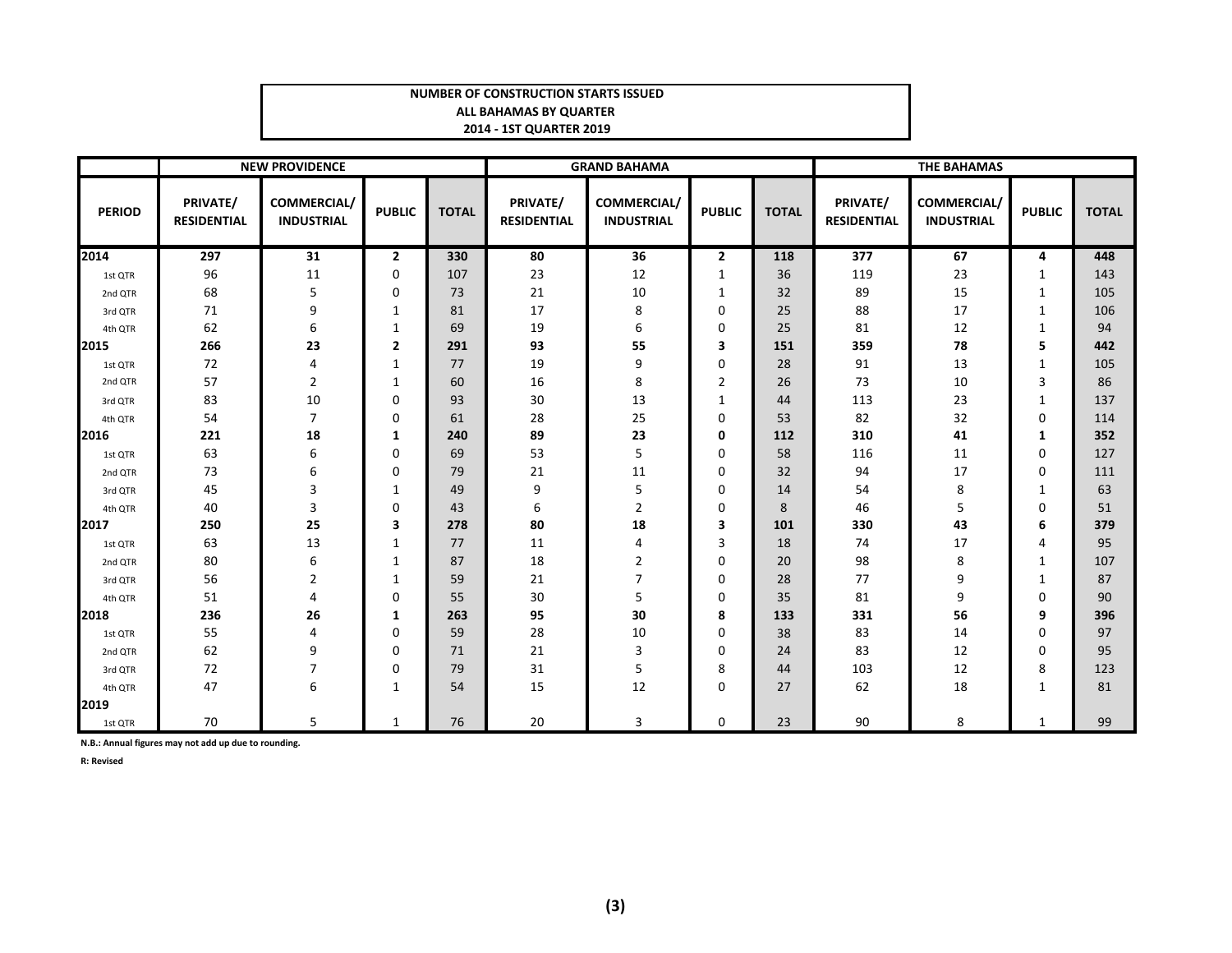#### **VALUE OF CONSTRUCTION STARTS ISSUEDALL BAHAMAS BY QUARTER 2014 - 1ST QUARTER 2019**

**(BSD '000)**

|               |                    | <b>NEW PROVIDENCE</b> |               |              | <b>GRAND BAHAMA</b> |                    |               |              | <b>THE BAHAMAS</b> |                    |               |              |
|---------------|--------------------|-----------------------|---------------|--------------|---------------------|--------------------|---------------|--------------|--------------------|--------------------|---------------|--------------|
| <b>PERIOD</b> | PRIVATE/           | COMMERCIAL/           | <b>PUBLIC</b> | <b>TOTAL</b> | PRIVATE/            | <b>COMMERCIAL/</b> | <b>PUBLIC</b> | <b>TOTAL</b> | PRIVATE/           | <b>COMMERCIAL/</b> | <b>PUBLIC</b> | <b>TOTAL</b> |
|               | <b>RESIDENTIAL</b> | <b>INDUSTRIAL</b>     |               |              | <b>RESIDENTIAL</b>  | <b>INDUSTRIAL</b>  |               |              | <b>RESIDENTIAL</b> | <b>INDUSTRIAL</b>  |               |              |
| 2014          | 87,071             | 21,216                | 222           | 108,508      | 13,847              | 6,845              | 80            | 20,771       | 100,918            | 28,060             | 301           | 129,279      |
| 1st QTR       | 32,408             | 12,473                |               | 44,881       | 3,421               | 4,091              | 5             | 7,516        | 35,829             | 16,564             | -5            | 52,397       |
| 2nd QTR       | 15,174             | 768                   |               | 15,943       | 3,598               | 2,104              | 75            | 5,777        | 18,772             | 2,872              | 75            | 21,719       |
| 3rd QTR       | 17,165             | 4,527                 | 111           | 21,802       | 3,361               | 22                 |               | 3,384        | 20,526             | 4,549              | 111           | 25,186       |
| 4th QTR       | 22,324             | 3,447                 | 111           | 25,883       | 3,467               | 627                |               | 4,094        | 25,791             | 4,075              | 111           | 29,977       |
| 2015          | 73,135             | 20,338                | 1,158         | 94,630       | 14,910              | 5,276              | 5,020         | 25,205       | 88,044             | 25,614             | 6,178         | 119,836      |
| 1st QTR       | 20,210             | 2,059                 | 62            | 22,331       | 3,397               | 876                |               | 4,272        | 23,607             | 2,934              | 62            | 26,603       |
| 2nd QTR       | 17,359             | 948                   | 1,095         | 19,402       | 2,191               | 143                | 20            | 2,354        | 19,550             | 1,091              | 1,115         | 21,756       |
| 3rd QTR       | 21,083             | 9,746                 |               | 30,828       | 4,540               | 1,175              | 5,000         | 10,715       | 25,622             | 10,921             | 5,000         | 41,543       |
| 4th QTR       | 14,483             | 7,586                 |               | 22,069       | 4,783               | 3,082              | $\sim$        | 7,865        | 19,266             | 10,668             |               | 29,934       |
| 2016          | 58,571             | 8,564                 | 249           | 67.383       | 14,958              | 13,896             |               | 28,853       | 73,528             | 22,459             | 249           | 96,237       |
| 1st QTR       | 13,701             | 4,667                 |               | 18,368       | 8,521               | 1,751              | $\sim$        | 10,271       | 22,222             | 6,418              | $\sim$        | 28,639       |
| 2nd QTR       | 19,217             | 1,387                 |               | 20,604       | 2,907               | 6,977              |               | 9,884        | 22,124             | 8,365              |               | 30,489       |
| 3rd QTR       | 11,753             | 1,368                 | 249           | 13,370       | 1,724               | 2,132              |               | 3,857        | 13,477             | 3,500              | 249           | 17,227       |
| 4th QTR       | 13,900             | 1,142                 |               | 15,041       | 1,806               | 3,035              |               | 4,841        | 15,705             | 4,177              |               | 19,882       |
| 2017          | 63,102             | 24,373                | 1,612         | 89,087       | 13,739              | 6,031              | 27,756        | 47,526       | 76,841             | 30,404             | 29,368        | 136,613      |
| 1st QTR       | 16,200             | 14,565                | 857           | 31,621       | 2,240               | 61                 | 27,756        | 30,057       | 18,440             | 14,626             | 28,613        | 61,678       |
| 2nd QTR       | 21,142             | 7,250                 | 108           | 28,500       | 2,316               | 875                |               | 3,191        | 23,457             | 8,125              | 108           | 31,690       |
| 3rd QTR       | 12,811             | 505                   | 648           | 13,963       | 3,265               | 1,218              |               | 4,483        | 16,076             | 1,723              | 648           | 18,447       |
| 4th QTR       | 12,949             | 2,054                 | $\Omega$      | 15,003       | 5,918               | 3,877              | 0             | 9,795        | 18,867             | 5,931              |               | 24,798       |
| 2018          | 63,184             | 20,921                | 133           | 84,237       | 23,796              | 10,084             | 56            | 33,937       | 86,980             | 31,005             | 189           | 118,174      |
| 1st QTR       | 12,279             | 2,397                 |               | 14,676       | 8,545               | 2,110              |               | 10,655       | 20,824             | 4,507              | $\sim$        | 25,330       |
| 2nd QTR       | 19,235             | 9,780                 | $\sim$        | 29,015       | 4,983               | 2,550              | $\sim$        | 7,533        | 24,217             | 12,330             | $\sim$ .      | 36,547       |
| 3rd QTR       | 20,907             | 2,424                 |               | 23,331       | 7,592               | 1,864              | 56            | 9,512        | 28,499             | 4,288              | 56            | 32,843       |
| 4th QTR       | 10,763             | 6,319                 | 133           | 17,216       | 2,677               | 3,560              |               | 6,237        | 13,440             | 9,880              | 133           | 23,453       |
| 2019          |                    |                       |               |              |                     |                    |               |              |                    |                    |               |              |
| 1st QTR       | 15,488             | 1,399                 | 25            | 16,912       | 3,455               | 1,750              |               | 5,205        | 18,942             | 3,149              | 25            | 22,116       |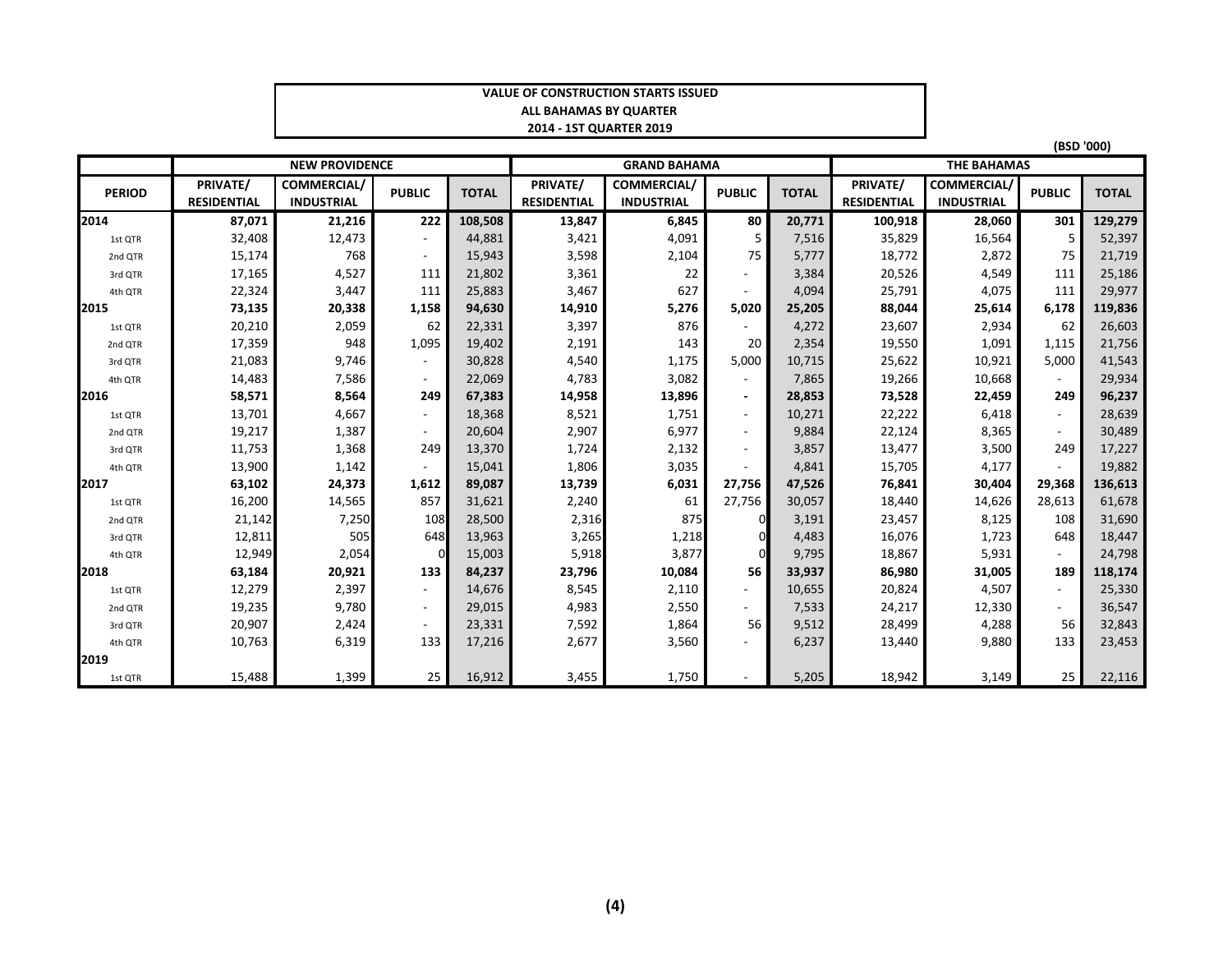#### **NUMBER OF CONSTRUCTION COMPLETIONS ISSUEDALL BAHAMAS BY QUARTER 2014 - 1ST QUARTER 2019**

|               |                                | <b>NEW PROVIDENCE</b>            |               |              |                                       | <b>GRAND BAHAMA</b>                     |                |              | <b>THE BAHAMAS</b>             |                                         |                |              |
|---------------|--------------------------------|----------------------------------|---------------|--------------|---------------------------------------|-----------------------------------------|----------------|--------------|--------------------------------|-----------------------------------------|----------------|--------------|
| <b>PERIOD</b> | PRIVATE/<br><b>RESIDENTIAL</b> | COMMERCIAL/<br><b>INDUSTRIAL</b> | <b>PUBLIC</b> | <b>TOTAL</b> | <b>PRIVATE/</b><br><b>RESIDENTIAL</b> | <b>COMMERCIAL/</b><br><b>INDUSTRIAL</b> | <b>PUBLIC</b>  | <b>TOTAL</b> | PRIVATE/<br><b>RESIDENTIAL</b> | <b>COMMERCIAL/</b><br><b>INDUSTRIAL</b> | <b>PUBLIC</b>  | <b>TOTAL</b> |
| 2014          | 370                            | 94                               | 4             | 468          | 109                                   | 52                                      | 1              | 162          | 479                            | 146                                     | 5              | 630          |
| 1st QTR       | 79                             | 23                               | 0             | 102          | 34                                    | 12                                      | $\Omega$       | 46           | 113                            | 35                                      | 0              | 148          |
| 2nd QTR       | 74                             | 31                               | $\mathbf{1}$  | 106          | 26                                    | 16                                      | 0              | 42           | 100                            | 47                                      | $\mathbf{1}$   | 148          |
| 3rd QTR       | 92                             | 13                               | 0             | 105          | 22                                    | 8                                       | 0              | 30           | 114                            | 21                                      | 0              | 135          |
| 4th QTR       | 125                            | 27                               | 3             | 155          | 27                                    | 16                                      | 1              | 44           | 152                            | 43                                      | 4              | 199          |
| 2015          | 359                            | 83                               | 4             | 446          | 80                                    | 60                                      | $\mathbf{2}$   | 142          | 439                            | 143                                     | 6              | 588          |
| 1st QTR       | 69                             | 25                               | 0             | 94           | 10                                    | 5                                       | 0              | 15           | 79                             | $30\,$                                  | 0              | 109          |
| 2nd QTR       | 86                             | 21                               | 0             | 107          | 12                                    | 21                                      | 1              | 34           | 98                             | 42                                      | $\mathbf{1}$   | 141          |
| 3rd QTR       | 94                             | 23                               | $\mathbf{1}$  | 118          | 17                                    | 23                                      | 0              | 40           | 111                            | 46                                      | $\mathbf{1}$   | 158          |
| 4th OTR       | 110                            | 14                               | 3             | 127          | 41                                    | 11                                      | 1              | 53           | 151                            | 25                                      | 4              | 180          |
| 2016          | 378                            | 92                               | 2             | 472          | 87                                    | 66                                      | $\overline{2}$ | 155          | 465                            | 158                                     | 4              | 627          |
| 1st QTR R     | 84                             | 18                               | 2             | 104          | 15                                    | 6                                       | 0              | 21           | 99                             | 24                                      | $\overline{2}$ | 125          |
| 2nd QTR       | 96                             | 16                               | 0             | 112          | 21                                    | 18                                      | 2              | 41           | 117                            | 34                                      | $\overline{2}$ | 153          |
| 3rd QTR       | 116                            | 26                               | 0             | 142          | 29                                    | 33                                      | 0              | 62           | 145                            | 59                                      | 0              | 204          |
| 4th QTR R     | 82                             | 32                               | 0             | 114          | 22                                    | 9                                       | 0              | 31           | 104                            | 41                                      | 0              | 145          |
| 2017          | 366                            | 111                              | 5             | 482          | 95                                    | 63                                      | 2              | 160          | 461                            | 174                                     | 7              | 642          |
| Ist QTR R     | 89                             | 21                               | 0             | 110          | 16                                    | 14                                      | $\mathbf{1}$   | 31           | 105                            | 35                                      | $\mathbf{1}$   | 141          |
| 2nd QTR       | 91                             | 23                               | 3             | 117          | 26                                    | 12                                      | $\Omega$       | 38           | 117                            | 35                                      | 3              | 155          |
| 3rd QTR       | 93                             | 21                               | 0             | 114          | 27                                    | 21                                      | 1              | 49           | 120                            | 42                                      | $\mathbf{1}$   | 163          |
| 4th QTR       | 93                             | 46                               | 2             | 141          | 26                                    | 16                                      | $\Omega$       | 42           | 119                            | 62                                      | $\overline{2}$ | 183          |
| 2018          | 400                            | 80                               | 4             | 484          | 121                                   | 42                                      | 10             | 173          | 521                            | 122                                     | 14             | 657          |
| 1st QTR       | 85                             | 25                               | 0             | 110          | 23                                    | 10                                      | 0              | 33           | 108                            | 35                                      | 0              | 143          |
| 2nd QTR       | 101                            | 14                               | 0             | 115          | 25                                    | 8                                       | 0              | 33           | 126                            | 22                                      | 0              | 148          |
| 3rd QTR       | 109                            | 21                               | 2             | 132          | 36                                    | 14                                      | 10             | 60           | 145                            | 35                                      | 12             | 192          |
| 4th QTR       | 105                            | 20                               | 2             | 127          | 37                                    | 10                                      | 0              | 47           | 142                            | 30                                      | $\overline{2}$ | 174          |
| 2019          |                                |                                  |               |              |                                       |                                         |                |              |                                |                                         |                |              |
| 1stt QTR      | 72                             | 15                               | $\mathbf{1}$  | 88           | 17                                    | 8                                       | $\mathbf{0}$   | 25           | 89                             | 23                                      | 1              | 113          |

**N.B.: Annual figures may not add up due to rounding.**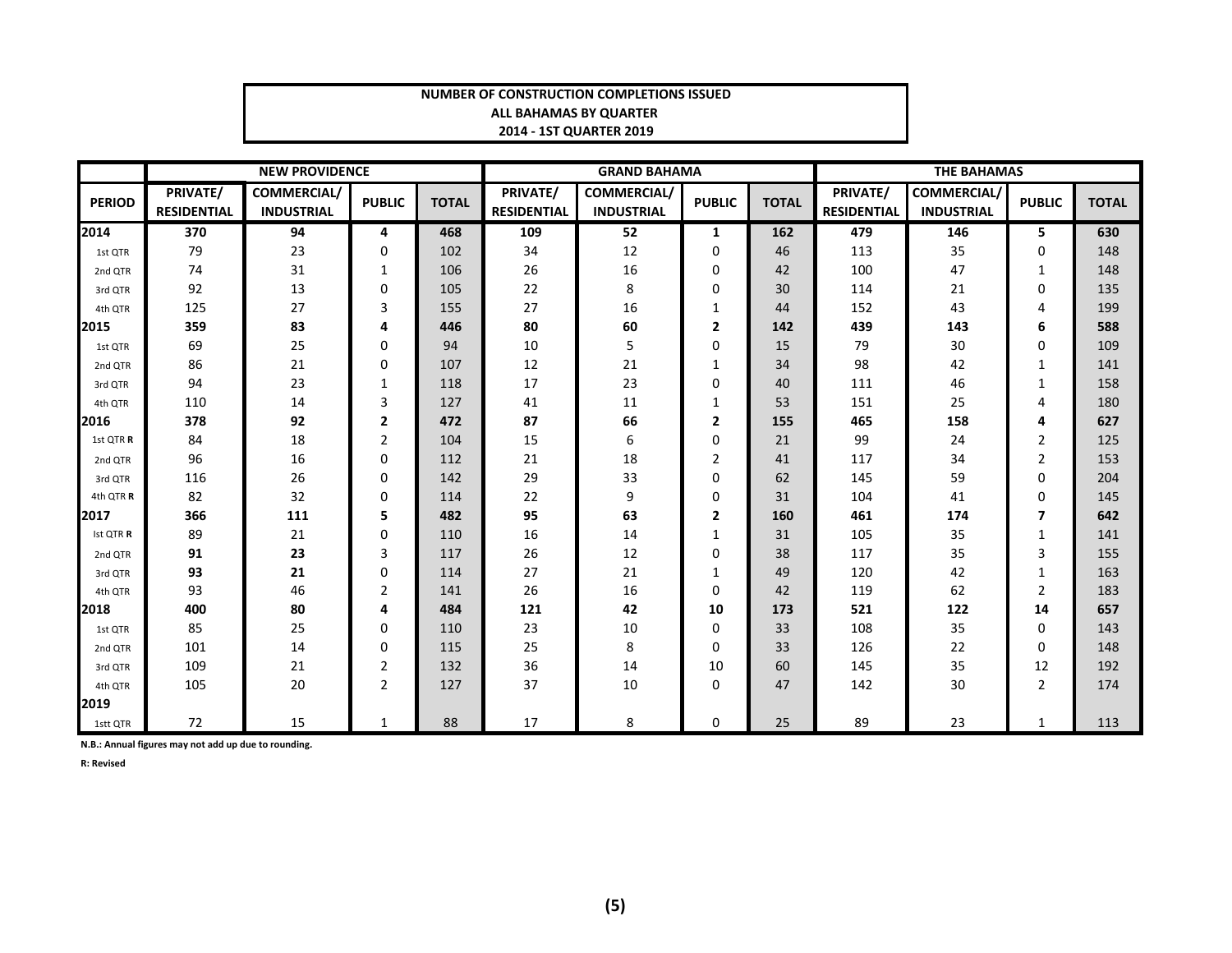#### **VALUE OF CONSTRUCTION COMPLETIONS ISSUEDALL BAHAMAS BY QUARTER 2014 - 1ST QUARTER 2019**

|               |                                |                                         |                |              |                                |                                         |                          |              |                                |                                         | (BSD '000)               |              |  |  |
|---------------|--------------------------------|-----------------------------------------|----------------|--------------|--------------------------------|-----------------------------------------|--------------------------|--------------|--------------------------------|-----------------------------------------|--------------------------|--------------|--|--|
|               |                                | <b>NEW PROVIDENCE</b>                   |                |              |                                | <b>GRAND BAHAMA</b>                     |                          |              |                                | <b>THE BAHAMAS</b>                      |                          |              |  |  |
| <b>PERIOD</b> | PRIVATE/<br><b>RESIDENTIAL</b> | <b>COMMERCIAL/</b><br><b>INDUSTRIAL</b> | <b>PUBLIC</b>  | <b>TOTAL</b> | PRIVATE/<br><b>RESIDENTIAL</b> | <b>COMMERCIAL/</b><br><b>INDUSTRIAL</b> | <b>PUBLIC</b>            | <b>TOTAL</b> | PRIVATE/<br><b>RESIDENTIAL</b> | <b>COMMERCIAL/</b><br><b>INDUSTRIAL</b> | <b>PUBLIC</b>            | <b>TOTAL</b> |  |  |
| 2014          | 120,605                        | 38,582                                  | 54,733         | 213,920      | 21,349                         | 15,128                                  | 150                      | 36,627       | 141,953                        | 53,710                                  | 54,883                   | 250,546      |  |  |
| 1st QTR       | 18,176                         | 5,582                                   |                | 23,758       | 6,403                          | 1,293                                   | $\overline{\phantom{a}}$ | 7,696        | 24,579                         | 6,875                                   |                          | 31,454       |  |  |
| 2nd QTR       | 19,472                         | 13,678                                  | 1,200          | 34,350       | 3,929                          | 1,147                                   | $\overline{\phantom{a}}$ | 5,076        | 23,401                         | 14,825                                  | 1,200                    | 39,426       |  |  |
| 3rd QTR       | 33,814                         | 5,201                                   |                | 39,015       | 3,425                          | 1,885                                   | $\sim$                   | 5,310        | 37,239                         | 7,087                                   |                          | 44,325       |  |  |
| 4th QTR       | 49,143                         | 14,120                                  | 53,533         | 116,797      | 7,592                          | 10,803                                  | 150                      | 18,545       | 56,735                         | 24,923                                  | 53,683                   | 135,341      |  |  |
| 2015          | 147,699                        | 57,757                                  | 3,231          | 208,688      | 12,838                         | 8,285                                   | 18                       | 21,141       | 160,538                        | 66,042                                  | 3,249                    | 229,829      |  |  |
| 1st QTR       | 23,811                         | 11,719                                  |                | 35,529       | 2,547                          | 1,414                                   |                          | 3,962        | 26,358                         | 13,133                                  |                          | 39,491       |  |  |
| 2nd QTR       | 45,654                         | 15,187                                  |                | 60,841       | 1,695                          | 1,249                                   | 10                       | 2,954        | 47,349                         | 16,437                                  | 10                       | 63,795       |  |  |
| 3rd QTR       | 42,022                         | 14,532                                  | 322            | 56,876       | 2,745                          | 3,679                                   | $\overline{\phantom{a}}$ | 6,425        | 44,768                         | 18,212                                  | 322                      | 63,301       |  |  |
| 4th QTR       | 36,212                         | 16,319                                  | 2,910          | 55,441       | 5,851                          | 1,942                                   | 8                        | 7,800        | 42,063                         | 18,261                                  | 2,918                    | 63,242       |  |  |
| 2016          | 107,350                        | 44,747                                  | 15,010         | 167,107      | 13,664                         | 21,295                                  | 173                      | 35,131       | 121,014                        | 66,042                                  | 15,183                   | 202,238      |  |  |
| 1st QTR       | 22,589                         | 5,008                                   | 15,010         | 42,607       | 1,044                          | 8,587                                   | $\sim$                   | 9,631        | 23,632                         | 13,594                                  | 15,010                   | 52,237       |  |  |
| 2nd QTR       | 25,112                         | 22,226                                  |                | 47,337       | 3,013                          | 7,493                                   | 173                      | 10,678       | 28,125                         | 29,718                                  | 173                      | 58,016       |  |  |
| 3rd QTR       | 30,965                         | 5,091                                   | $\blacksquare$ | 36,056       | 4,413                          | 3,452                                   | $\sim$                   | 7,866        | 35,378                         | 8,543                                   | $\overline{\phantom{a}}$ | 43,921       |  |  |
| 4th QTR       | 28,685                         | 12,422                                  |                | 41,108       | 5,193                          | 1,763                                   | $\overline{\phantom{a}}$ | 6,956        | 33,879                         | 14,185                                  |                          | 48,064       |  |  |
| 2017          | 157,929                        | 1,301,724                               | 3,280          | 1,462,933    | 18,472                         | 11,613                                  | 590                      | 30,675       | 176,400                        | 1,313,338                               | 3,870                    | 1,493,608    |  |  |
| 1st QTR       | 28,342                         | 17,346                                  |                | 45,688       | 2,309                          | 1,656                                   | 15                       | 3,980        | 30,651                         | 19,002                                  | 15                       | 49,668       |  |  |
| 2nd QTR       | 41,680                         | 12,110                                  | 1,563          | 55,354       | 4,275                          | 2,556                                   | $\Omega$                 | 6,832        | 45,955                         | 14,666                                  | 1,563                    | 62,185       |  |  |
| 3rd QTR       | 41,227                         | 12,495                                  | $\overline{0}$ | 53,722       | 5,255                          | 5,554                                   | 575                      | 11,385       | 46,482                         | 18,050                                  | 575                      | 65,107       |  |  |
| 4th QTR       | 46,680                         | 1,259,773                               | 1,717          | 1,308,169    | 6,632                          | 1,847                                   | $\Omega$                 | 8,478        | 53,312                         | 1,261,619                               | 1,717                    | 1,316,648    |  |  |
| 2018          | 150,601                        | 143,533                                 | 4,129          | 298,263      | 26,245                         | 9,207                                   | 70                       | 35,522       | 176,846                        | 152,740                                 | 4,199                    | 333,785      |  |  |
| 1st QTR       | 37,623                         | 56,622                                  | $\overline{0}$ | 94,245       | 9,856                          | 1,648                                   | $\Omega$                 | 11,504       | 47,479                         | 58,271                                  | $\sim$                   | 105,750      |  |  |
| 2nd QTR       | 30,981                         | 27,112                                  | $\Omega$       | 58,094       | 4,231                          | 457                                     | $\Omega$                 | 4,687        | 35,212                         | 27,569                                  |                          | 62,781       |  |  |
| 3rd QTR       | 30,921                         | 9,728                                   | 2,849          | 43,498       | 5,954                          | 5,869                                   | 70                       | 11,893       | 36,875                         | 15,596                                  | 2,919                    | 55,391       |  |  |
| 4th QTR       | 51,076                         | 50,070                                  | 1.280          | 102,426      | 6,204                          | 1,233                                   | $\Omega$                 | 7,437        | 57,280                         | 51,304                                  | 1,280                    | 109,864      |  |  |
| 2019          |                                |                                         |                |              |                                |                                         |                          |              |                                |                                         |                          |              |  |  |
| 1st QTR       | 20,119                         | 8,476                                   | 9,312          | 37,907       | 3,136                          | 291                                     | $\Omega$                 | 3,428        | 23,255                         | 8,767                                   | 9,312                    | 41,335       |  |  |

**N.B.: Annual figures may not add up due to rounding.**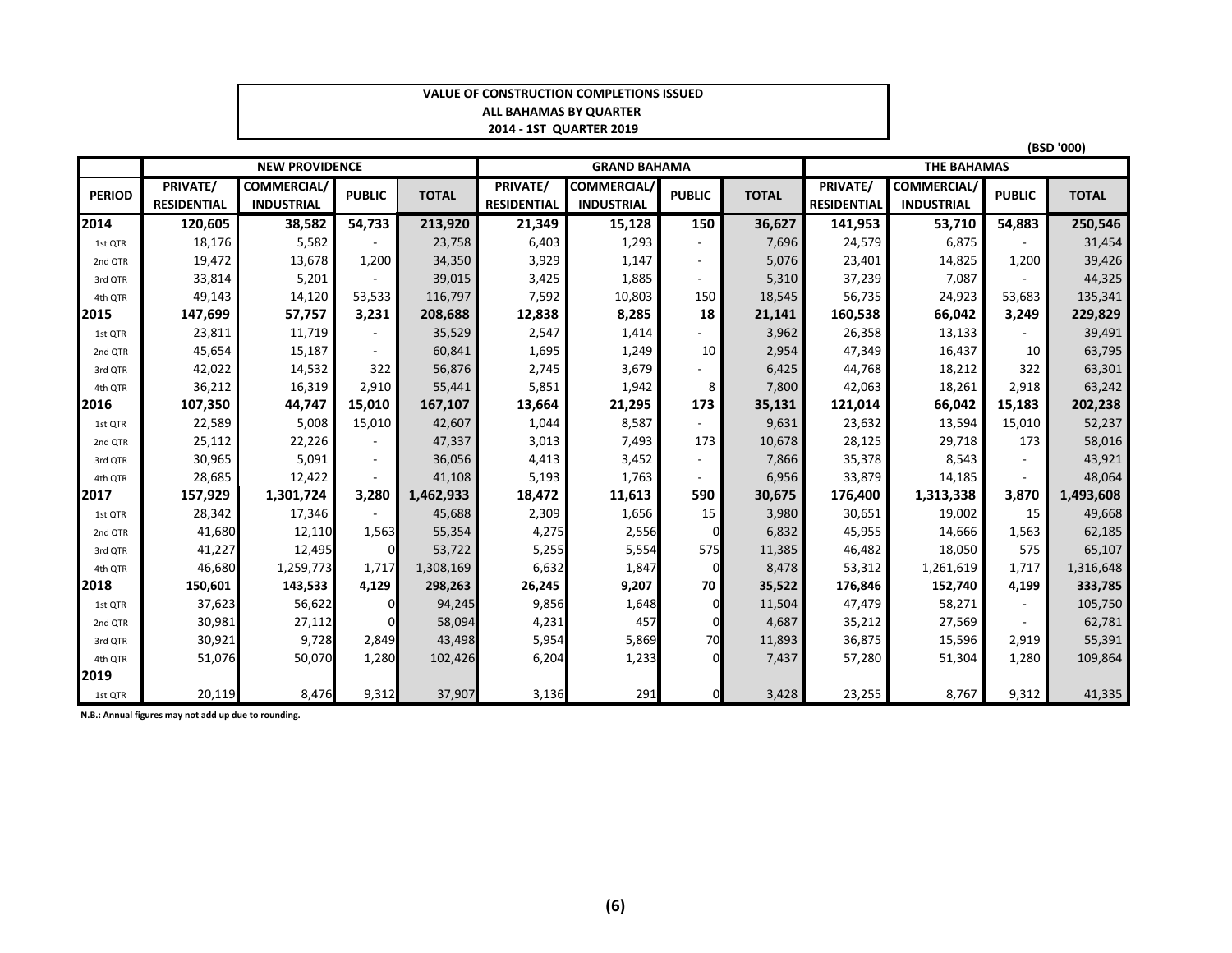**TABLE 10**

#### **ALL BAHAMAS COMPARISON 1ST QUARTER 2019 - 1ST QUARTER 2018NUMBER AND VALUE OF CONSTRUCTION PERMITS, STARTS AND COMPLETIONS**

| <b>PRIVATE (HOUSING)</b>    |           |                  |           | <b>COMMERCIAL/INDUSTRIAL</b>    |           | <b>PUBLIC</b>    | <b>TOTAL ALL SECTORS</b> |                  |  |  |  |
|-----------------------------|-----------|------------------|-----------|---------------------------------|-----------|------------------|--------------------------|------------------|--|--|--|
| <b>QUARTER</b>              | <b>NO</b> | <b>VALUE B\$</b> | <b>NO</b> | <b>VALUE B\$</b>                | <b>NO</b> | <b>VALUE B\$</b> | <b>NO</b>                | <b>VALUE B\$</b> |  |  |  |
| <b>CONSTRUCTION PERMITS</b> |           |                  |           |                                 |           |                  |                          |                  |  |  |  |
| 1ST QTR 2019                | 282       | 98,058,826       | 92        | 76,304,778                      | 61        | 3,649,310        | 380                      | 178,012,914      |  |  |  |
| <b>1ST QTR 2018</b>         | 234       | 71,898,413       | 105       | 61,230,752                      |           | 18,761,190       | 342                      | 151,890,355      |  |  |  |
| <b>DIFFERENCE</b>           | 48        | 26,160,413       | $-13$     | 15,074,026                      |           | $-15,111,880$    | 38                       | 26,122,559       |  |  |  |
| % CHANGE                    | 20.51%    | 36.39%           | $-12.38%$ | 24.62%                          | 100.00%   | $-80.55%$        | 11.11%                   | 17.20%           |  |  |  |
|                             |           |                  |           | <b>CONSTRUCTION STARTS</b>      |           |                  |                          |                  |  |  |  |
| 1ST QTR 2019                | 90        | 18,942,437       | 8         | 3,148,820                       |           | 25,000           | 99                       | 22,116,257       |  |  |  |
| <b>1ST QTR 2018</b>         | 83        | 20,823,519       | 14        | 4,506,812                       |           |                  | 97                       | 25,330,331       |  |  |  |
| <b>DIFFERENCE</b>           |           | $-1,881,082$     | $-6$      | $-1,357,992$                    |           | 25,000           |                          | $-3,214,074$     |  |  |  |
| % CHANGE                    | 8.43%     | $-9.03%$         | $-42.86%$ | $-30.13%$                       | *         | $\ast$           | 2.06%                    | $-12.69%$        |  |  |  |
|                             |           |                  |           | <b>CONSTRUCTION COMPLETIONS</b> |           |                  |                          |                  |  |  |  |
| 1ST QTR 2019                | 89        | 23,255,466       | 23        | 8,767,215                       |           | 9,312,090        | 113                      | 41,334,771       |  |  |  |
| 1ST QTR 2018                | 108       | 47,478,786       | 35        | 58,270,752                      |           |                  | 143                      | 105,749,538      |  |  |  |
| <b>DIFFERENCE</b>           | $-19$     | $-24,223,320$    | $-12$     | $-49,503,537$                   |           | 9,312,090        | $-30$                    | $-64,414,767$    |  |  |  |
| % CHANGE                    | $-17.59%$ | $-51.02%$        | $-34.29%$ | $-84.95%$                       | $\ast$    | $\ast$           | $-20.98%$                | $-60.91%$        |  |  |  |

**\* : Represents the impossibility of dividing by zero.**